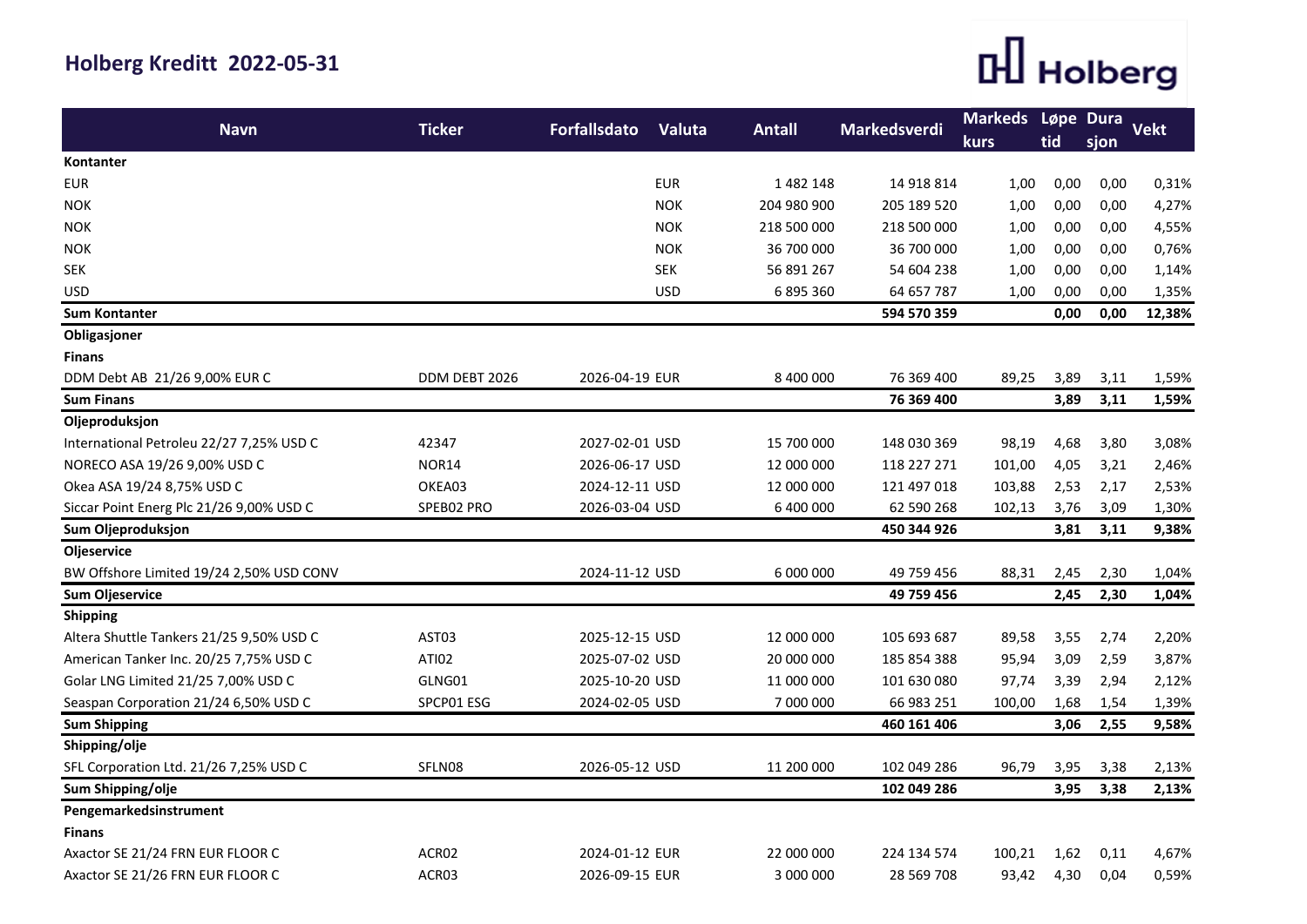| B2Holding ASA 19/24 FRN EUR FLOOR C      | <b>B2H05</b>      | 2024-05-28 EUR | 31 300 000    | 320 794 292 | 101,75 | 1,99       | 0,25 | 6,68%  |
|------------------------------------------|-------------------|----------------|---------------|-------------|--------|------------|------|--------|
| Cidron Romanov Limited 21/26 FRN FLOOR C | CIDRO02           | 2026-10-22 NOK | 66 000 000    | 72 859 811  | 104,00 | 4,40       | 0,08 | 1,52%  |
| <b>Sum Finans</b>                        |                   |                |               | 646 358 384 |        | 2,24       | 0,17 | 13,46% |
| <b>FRN Eiendom</b>                       |                   |                |               |             |        |            |      |        |
| ALM Equity AB 20/25 FRN C                | ALM-003           | 2025-06-15 SEK | 50 000 000    | 49 096 772  | 100,75 | 3,04       | 0,04 | 1,02%  |
| ALM Equity AB 21/26 FRN C                | ALM-004           | 2026-06-17 SEK | 95 000 000    | 92 197 478  | 99,75  | 4,05       | 0,05 | 1,92%  |
| Heimstaden AB 19/PERP FRN STEP C SUB     | HEIM <sub>3</sub> | 2024-10-12 SEK | 85 000 000    | 75 946 923  | 92,27  | 2,37       | 0,11 | 1,58%  |
| KMC Properties ASA 20/23 FRN FLOOR C     | KMCP01            | 2023-12-11 NOK | 105 000 000   | 105 915 779 | 99,62  | 1,53       | 0,04 | 2,21%  |
| <b>Sum FRN Eiendom</b>                   |                   |                |               | 323 156 951 |        | 2,68       | 0,06 | 6,73%  |
| Industri                                 |                   |                |               |             |        |            |      |        |
| Airswift Global AS 21/25 FRN USD FLOOR C | ASGL01            | 2025-05-12 USD | 15 000 000    | 140 722 947 | 99,50  | 2,95       | 0,20 | 2,93%  |
| Endúr ASA 21/25 FRN FLOOR STEP C         | ENDUR01           | 2025-03-03 NOK | 64 200 000    | 65 531 633  | 100,00 | 2,76       | 0,01 | 1,36%  |
| Norske Skog ASA 21/26 FRN EUR FLOOR C    | NSKOG02           | 2026-03-02 EUR | 11 800 000    | 122 856 003 | 102,01 | 3,76       | 0,01 | 2,56%  |
| Solis Bond Company 21/24 FRN EUR FLOOR C | SBCDAC01 ESG      | 2024-01-06 EUR | 9 900 000     | 102 562 435 | 101,88 | 1,60       | 0,10 | 2,14%  |
| Sum Industri                             |                   |                |               | 431 673 018 |        | 2,83       | 0,09 | 8,99%  |
| Investeringsselskap                      |                   |                |               |             |        |            |      |        |
| Ilija Batljan AB 21/PERP FRN STEP C SUB  | ILIJA HYBRID 001  | 2025-09-15 SEK | 60 000 000    | 55 543 229  | 95,00  | 3,30       | 0,04 | 1,16%  |
| Kistefos AS 20/25 FRN FLOOR C            | KIST08 PRO        | 2025-09-16 NOK | 59 000 000    | 62 132 115  | 103,54 | 3,30       | 0,04 | 1,29%  |
| M2 Asset Management AB 21/25 FRN C       | M2AM 006          | 2025-01-15 SEK | 200 000 000   | 187 223 344 | 96,69  | 2,63       | 0,04 | 3,90%  |
| Sum Investeringsselskap                  |                   |                |               | 304 898 689 |        | 2,89       | 0,04 | 6,35%  |
| Oljeservice                              |                   |                |               |             |        |            |      |        |
| Dof Subsea AS 17/22 9,50% USD            | DOFSUB08          | 2022-09-30 USD | 5 000 000     | 24 064 195  | 51,33  | 0,33       | 0,00 | 0,50%  |
| Dof Subsea AS 18/23 FRN FLOOR            | DOFSUB09          | 2023-11-27 NOK | 65 000 000    | 34 125 000  | 52,50  | 1,49       | 0,00 | 0,71%  |
| Dof Subsea AS NO0010788177 IN 140321     |                   | 2099-03-14 USD | 237 500       | 0           |        | 0,00 76,84 | 0,00 | 0,00%  |
| Dof Subsea AS NO0010788177 IN 140920     |                   | 2099-09-14 USD | 237 500       | 0           |        | 0,00 77,34 | 0,00 | 0,00%  |
| Dof Subsea AS NO0010788177 IN 140921     |                   | 2099-09-14 USD | 237 500       | 0           |        | 0,00 77,34 | 0,00 | 0,00%  |
| Dof Subsea AS NO0010836810 IN 260221     |                   | 2099-02-26 NOK | 1 375 237     | 0           |        | 0,00 76,79 | 0,00 | 0,00%  |
| Dof Subsea AS NO0010836810 IN 270520     |                   | 2099-05-27 NOK | 1582750       | 0           |        | 0,00 77,04 | 0,00 | 0,00%  |
| Dof Subsea AS NO0010836810 IN 270521     |                   | 2099-05-27 NOK | 1 3 7 3 1 2 5 | 0           |        | 0,00 77,04 | 0,00 | 0,00%  |
| Dof Subsea AS NO0010836810 IN 270522     |                   | 2099-05-27 NOK | 1447447       | 0           |        | 0,00 77,04 | 0,00 | 0,00%  |
| Dof Subsea AS NO0010836810 IN 270820     |                   | 2099-08-27 NOK | 1 375 400     | 0           |        | 0,00 77,29 | 0,00 | 0,00%  |
| Dof Subsea AS NO0010836810 IN 270821     |                   | 2099-08-27 NOK | 1372077       | 0           |        | 0,00 77,29 | 0,00 | 0,00%  |
| Dof Subsea AS NO0010836810 IN 271120     |                   | 2099-11-27 NOK | 1 3 6 7 0 9 4 | 0           |        | 0,00 77,55 | 0,00 | 0,00%  |
| Dof Subsea AS NO0010836810 IN 291121     |                   | 2099-11-29 NOK | 1427363       | 0           |        | 0,00 77,55 | 0,00 | 0,00%  |
| HMH Holding B.V. 22/25 FRN USD FLOOR C   | 42899             | 2025-02-10 USD | 15 000 000    | 142 223 456 | 100,63 | 2,70       | 0,19 | 2,96%  |
| Odfjell Technology Ltd 22/26 FRN FLOOR C | OTL01             | 2026-02-23 NOK | 80 000 000    | 82 247 022  | 102,63 | 3,74       | 0,23 | 1,71%  |
| <b>Sum Oljeservice</b>                   |                   |                |               | 282 659 673 |        | 2,66       | 0,16 | 5,89%  |
| <b>Reiseliv</b>                          |                   |                |               |             |        |            |      |        |
| Color Gr AS 20/PERP FRN FLOOR STEP C SUB | COLG17            | 2024-12-16 NOK | 216 000 000   | 228 036 720 | 102,75 | 2,55       | 0,04 | 4,75%  |
| <b>Sum Reiseliv</b>                      |                   |                |               | 228 036 720 |        | 2,55       | 0,04 | 4,75%  |